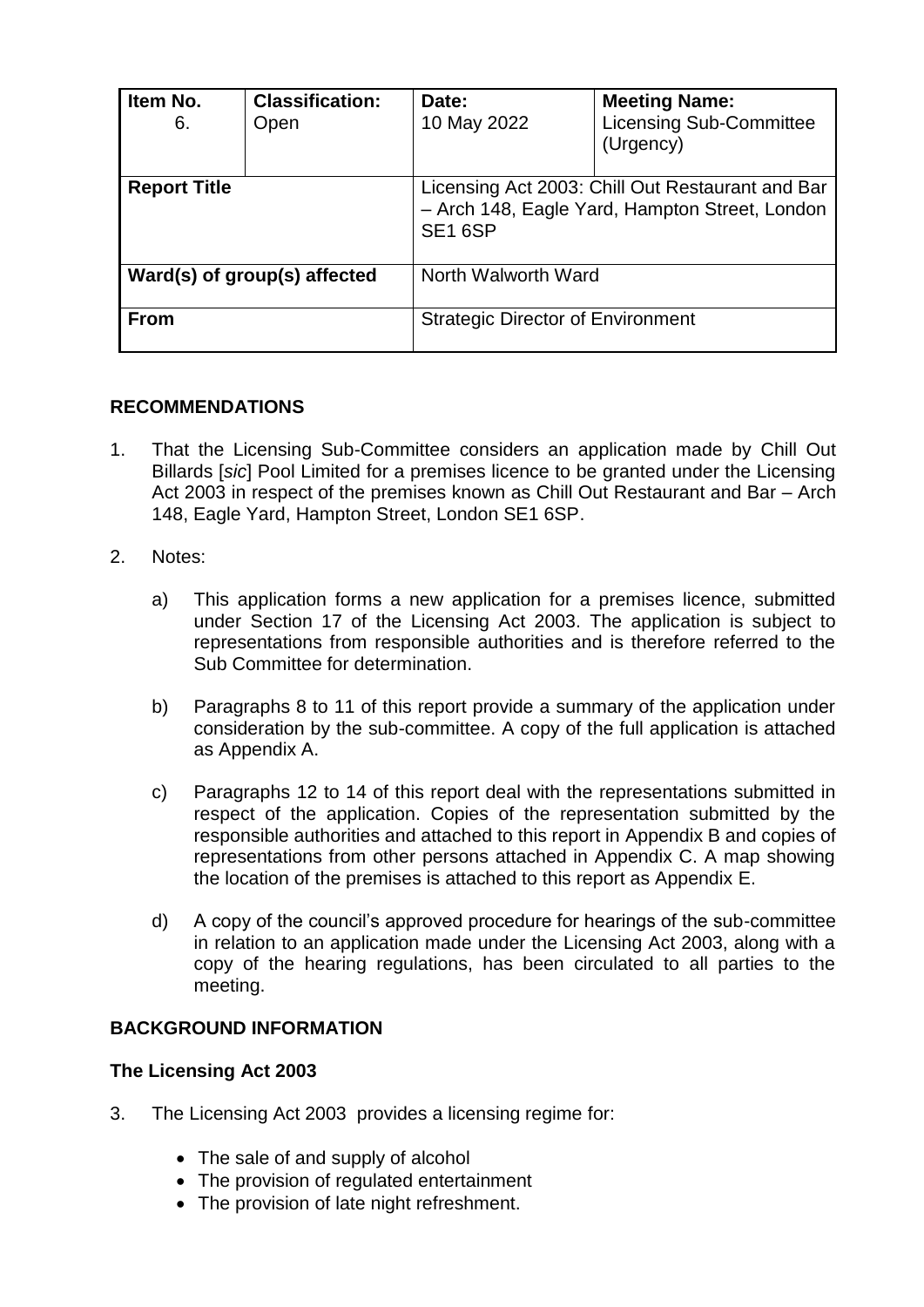- 4. Within Southwark, the licensing responsibility is wholly administered by this council.
- 5. The Act requires the licensing authority to carry out its functions under the Act with a view to promoting the four stated licensing objectives. These are:
	- The prevention of crime and disorder
	- The promotion of public safety
	- The prevention of nuisance
	- The protection of children from harm.
- 6. In carrying out its licensing functions, a licensing authority must also have regard to
	- The Act itself
	- The quidance to the act issued under Section 182 of the Act
	- Secondary regulations issued under the Act
	- The licensing authority's own statement of licensing policy
	- The application, including the operating schedule submitted as part of the application
	- Relevant representations.
- 7. The premises licence application process involves the provision of all relevant information required under the Act to the licensing authority with copies provided by the applicant to the relevant responsible bodies under the Act. The application must also be advertised at the premises and in the local press. The responsible authorities and other persons within the local community may make representations on any part of the application where relevant to the four licensing objectives.

### **KEY ISSUES FOR CONSIDERATION**

#### **The premises licence application**

8. On 14 March 2022 Chill Out Billards Pool Limited applied for a premises licence to be granted under the Licensing Act 2003 in respect of the premises known as Chill Out Restaurant and Bar – Arch 148, Eagle Yard, Hampton Street, London, SE1 6SP. The premises are described in the application as simply being:

*"Tapas café restaurant with pool and billiards tables on the floor."*

9. The hours applied for are summarised as follows:

The sale by retail of alcohol (on sales only):

- Monday to Thursday 10:00 to 23:30
- Friday and Saturday 10:00 to 03:00 the following day
- Sunday 10:00 to 01:00 the following day

Non Standards Timings:

- On New Year's Eve from the end of permitted hours until the start of permitted hours on the following day
- The permitted hours may be extended until 03:00hrs on Christmas Eve and Boxing Day

The provision of late night refreshment (indoors):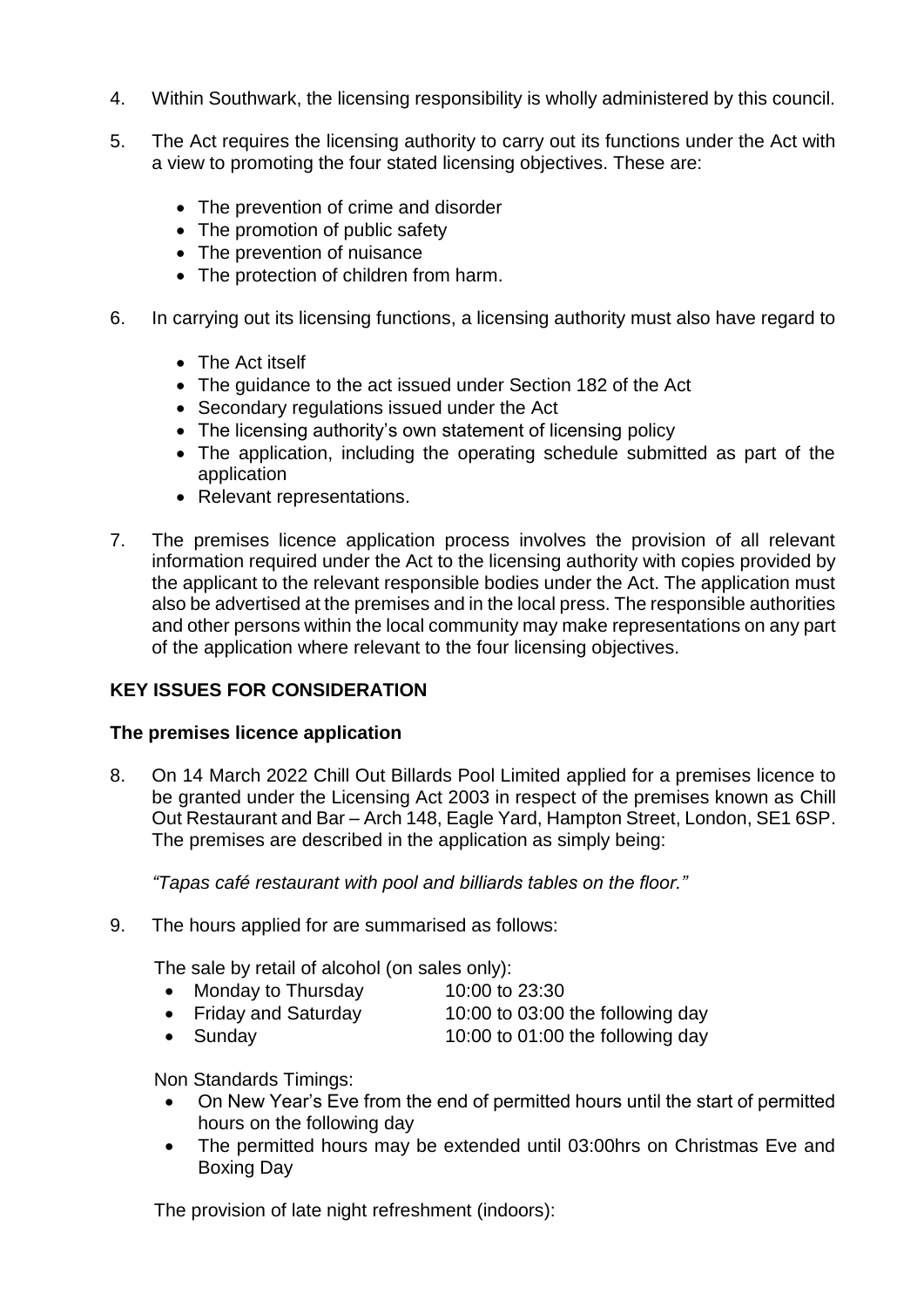• Monday to Thursday 23:00 to 23:30

• Friday to Sunday 23:00 to 03:00 the following day

Sunday 23:00 to 01:00 the following day

Non Standards Timings:

- On New Year's Eve from the end of permitted hours until the start of permitted hours on the following day
- The permitted hours may be extended until 03:00hrs on Christmas Eve and Boxing Day

The provision of recorded music (indoors):

- Monday to Thursday 08:00 to 23:30
- Friday and Saturday 08:00 to 03:00 the following day
- Sunday 08:00 to 01:00 the following day

Non Standards Timings:

- On New Year's Eve from the end of permitted hours until the start of permitted hours on the following day
- The permitted hours may be extended until 03:00hrs on Christmas Eve and Boxing Day

Opening hours

- Monday to Thursday 08:00 to 00:00
- Friday to Saturday 08:00 to 03:30
- Sunday 08:00 to 01:30

Non Standards Timings:

- On New Year's Eve from the end of permitted hours until the start of permitted hours on the following day
- The permitted hours may be extended until 03:30hrs on Christmas Eve and Boxing Day
- 10. The designated premises supervisor is to be Jimmy Alexander Cano Rios who holds a personal licence with the London Borough of Hackney.
- 11. The premises licence application form provides the applicant's operating schedule. Parts A, B, C, E, F, G, H, I, J, K, L, and M of the operating schedule set out the proposed licensable activities, operating hours and operating control measures in full, with reference to the four licensing objectives as stated in the Licensing Act 2003. Should a premises licence be issued in respect of the application the information provided in part M of the operating schedule will form the basis of conditions that will be attached to any licence granted subsequent to the application. A copy of the application and premises plan is attached to this report in Appendix A.

#### **Representations from responsible authorities**

12. A representation has been received from the Metropolitan Police (Licensing Division). It states that the hours applied are outside of the Southwark Statement of Licensing Policy hours and that the operating schedule on the application does not adequately address this. There are also concerns regarding cumulative impact of other similarly-licensed premises in the area, although this premises currently falls outside of a CIA in Southwark.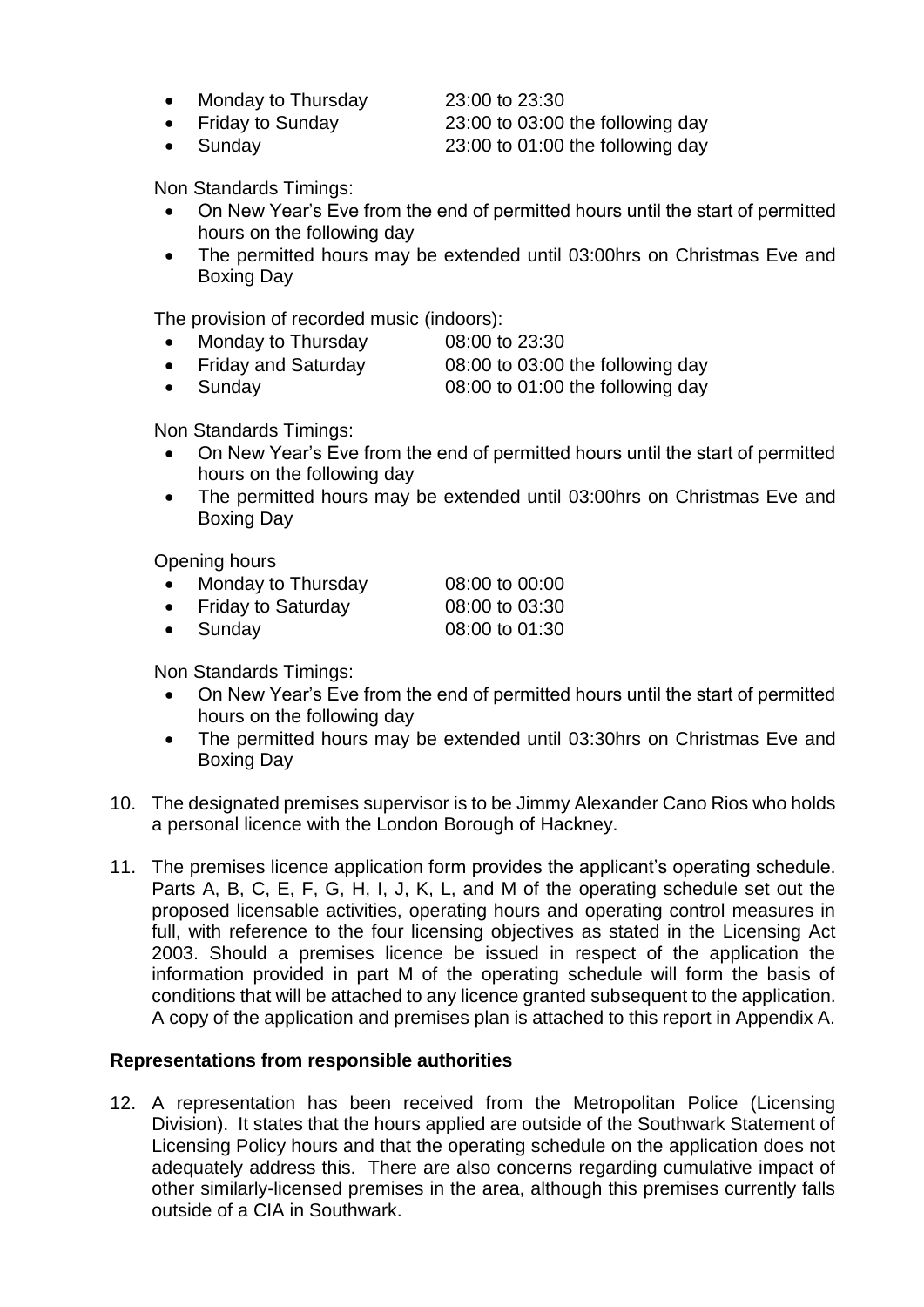13. A representation has been submitted by the Licensing Authority in their role as Responsible Authority which indicates that the premises already has a premises licence in place. It states that the hours applied for are outside of the Southwark Statement of Licensing Policy. If the application were to be granted, additional conditions would be sought for the operating schedule of the premises licence.

The representations are available in Appendix B.

#### **Representations from other persons**

14. Representations have been received from four other persons. These are all residents in the immediate vicinity who provide details of how their lives are already negatively impacted by similarly licensed premises on the same parade and that they believe that the granting of another premises will only add to the problems of antisocial behaviour in the locality.

Redacted versions of the representations are available in Appendix C.

#### **Conciliation**

15. All representations were sent to the Applicant and at the point of publication of the report; none of the representations had been conciliated. An offer has been made for the Applicant to send mediatory correspondence to all parties.

#### **Premises history**

- 16. Arch 148 has a current premises licence, following a Licensing Sub Committee hearing on 26 May 2021. A copy of the Notice of Decision and subsequent premises licence are available in Appendix D.
- 17. The current licence permits the following licensable activities:

The sale by retail of alcohol (on sales only):

| Sunday to Thursday | 10:00 to 23:30 |
|--------------------|----------------|
|                    |                |

Friday and Saturday 10:00 to 00:30

The sale by retail of alcohol (off sales only):

- Sunday to Thursday 10:00 to 00:00<br>• Friday and Saturday 10:00 to 01:00
- Friday and Saturday

The provision of late night refreshment (indoors):

- Sunday to Thursday 23:00 to 23:30
- Friday to Sunday 23:00 to 00:30

The provision of recorded music (indoors):

- Sunday to Thursday 08:00 to 23:30
- Friday and Saturday 08:00 to 00:30

#### Opening hours

- Sunday to Thursday 08:00 to 00:00
- Friday to Saturday 08:00 to 01:00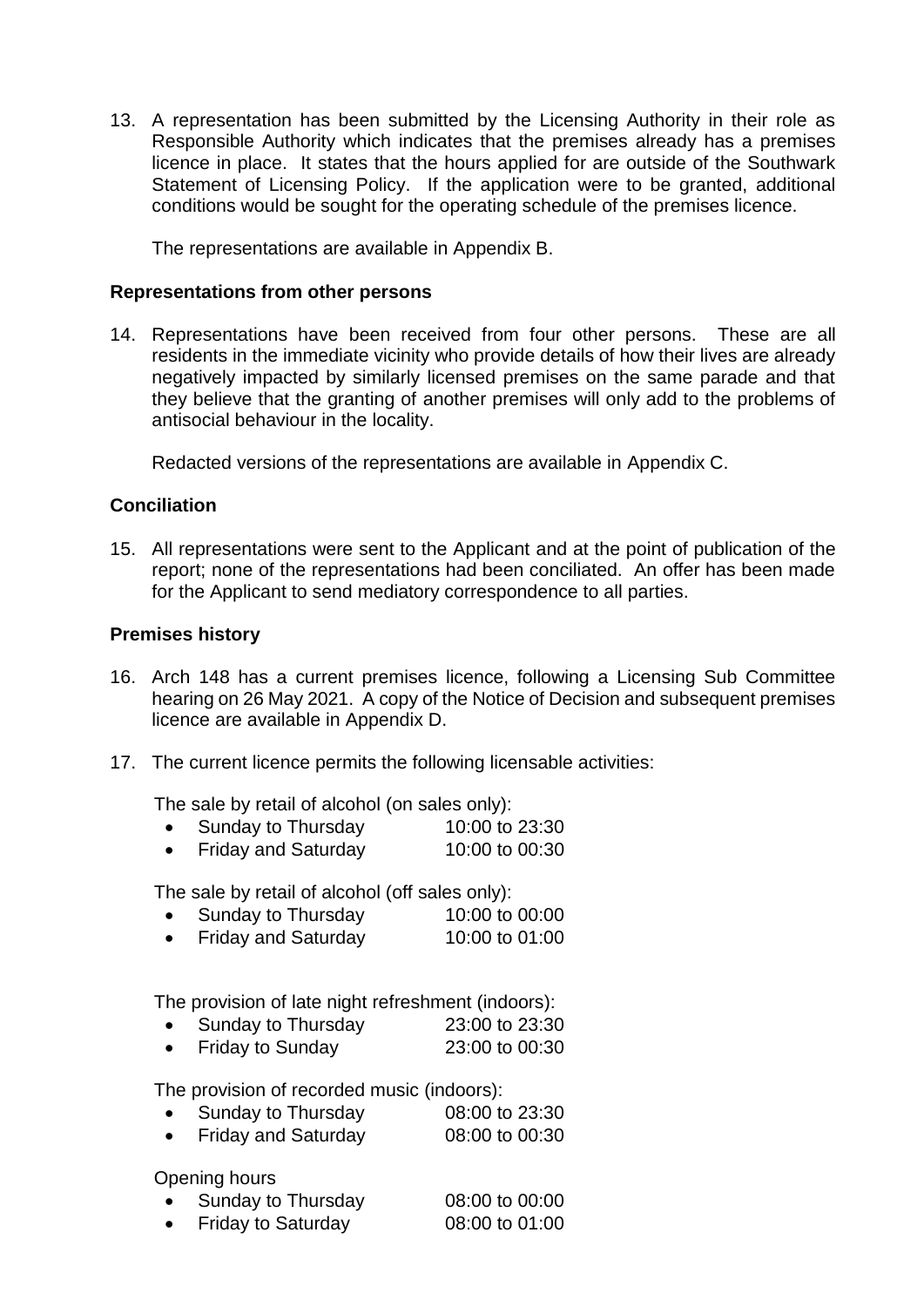18. The following Temporary Events Notices have recently been granted:

| <b>Applicant</b>              | <b>Dates</b>                                | <b>Activities</b>                    | <b>Counter</b><br><b>Notice</b> |
|-------------------------------|---------------------------------------------|--------------------------------------|---------------------------------|
|                               | From 14/08/2021 to                          |                                      | <b>No</b>                       |
| Jimmy<br>Alexander            | 15/08/2021 from 00:01                       | Alcohol, regulated entertainment and |                                 |
| <b>Cano Rios</b>              |                                             | late night refreshment for 120       |                                 |
|                               | to 03:00 daily                              | persons                              | <b>No</b>                       |
| Jimmy<br>Alexander            | From 21/08/2021 to                          | Alcohol, regulated entertainment and |                                 |
|                               | 22/08/2021 from 00:01                       | late night refreshment for 120       |                                 |
| Cano Rios                     | to 03:00 daily                              | persons                              | <b>No</b>                       |
| Jimmy                         | From 28/08/2021 to<br>29/08/2021 from 00:01 | Alcohol, regulated entertainment and |                                 |
| Alexander<br><b>Cano Rios</b> |                                             | late night refreshment for 120       |                                 |
|                               | to 03:00 daily<br>From 12/09/2021 to        | persons                              | <b>No</b>                       |
| Jimmy<br>Alexander            |                                             | Alcohol, regulated entertainment and |                                 |
|                               | 12/09/2021 from 00:01                       | late night refreshment for 120       |                                 |
| Cano Rios                     | to 03:00 daily                              | persons                              |                                 |
| Jimmy                         | From 26/09/2021 to                          | Alcohol, regulated entertainment and | <b>No</b>                       |
| Alexander                     | 26/09/2021 from 00:01                       | late night refreshment for 120       |                                 |
| Cano Rios                     | to 03:00                                    | persons                              |                                 |
| Jimmy                         | From 10/10/2021 to                          | Alcohol, regulated entertainment and | <b>No</b>                       |
| Alexander                     | 10/10/20251 from                            | late night refreshment for 120       |                                 |
| <b>Cano Rios</b>              | 00:01 to 03:00                              | persons                              |                                 |
| Via Dadds LLP                 |                                             |                                      |                                 |
| Jimmy                         | From 24/10/2021 to                          | Alcohol, regulated entertainment and | <b>No</b>                       |
| Alexander                     | 24/10/2021 from 00:01                       | late night refreshment for 120       |                                 |
| <b>Cano Rios</b>              | to 03:00                                    | persons                              |                                 |
| Via Dadds LLP                 |                                             |                                      |                                 |
| Jimmy                         | From 31/10/2021 to                          | Alcohol, regulated entertainment and | <b>No</b>                       |
| Alexander                     | 31/10/2021 from 00:01                       | late night refreshment for 120       |                                 |
| Cano Rios                     | to 03:00                                    | persons                              |                                 |
| Jimmy                         | From 07/11/2021 to                          | Alcohol, regulated entertainment and | <b>No</b>                       |
| Alexander                     | 07/11/2021 from 00:01                       | late night refreshment for 150       |                                 |
| Cano Rios                     | to 03:00                                    | persons                              |                                 |
| Jimmy                         | From 14/11/2021 to                          | Alcohol, regulated entertainment and | <b>No</b>                       |
| Alexander                     | 14/11/2021 from 00:01                       | late night refreshment for 150       |                                 |
| Cano Rios                     | to 03:00                                    | persons                              |                                 |
| Jimmy                         | From 28/11/2021 to                          | Alcohol, regulated entertainment and | No                              |
| Alexander                     | 28/11/2021 from 00:01                       | late night refreshment for 150       |                                 |
| Cano Rios                     | to 03:00                                    | persons                              |                                 |
| Jimmy                         | From 04/12/2021 to                          | Alcohol, regulated entertainment and | <b>No</b>                       |
| Alexander                     | 05/12/2021 from 00:01                       | late night refreshment for 150       |                                 |
| Cano Rios                     | to 03:00                                    | persons                              |                                 |
| Jimmy                         | From 18/12/2021 to                          | Alcohol, regulated entertainment and | <b>No</b>                       |
| Alexander                     | 19/12/2021 from 00:01                       | late night refreshment for 150       |                                 |
| Cano Rios                     | to 04:00 both days                          | persons                              |                                 |
| Via Dadds LLP                 |                                             |                                      |                                 |
| Jimmy                         | From 11/12/2021 to                          | Alcohol, regulated entertainment and | <b>No</b>                       |
| Alexander                     | 12/12/2021 from 00:01                       | late night refreshment for 150       |                                 |
| Cano Rios Via                 | to 04:00 both days                          | persons                              |                                 |
| Dadds LLP                     |                                             |                                      |                                 |
| Jimmy                         | From 25/12/2021 to                          | Alcohol, regulated entertainment and | <b>No</b>                       |
| Alexander                     | 25/12/2021 from 00:01                       | late night refreshment for 150       |                                 |
| Cano Rios                     | to 04:00                                    | persons                              |                                 |
| Jimmy                         | From 01/01/2022 to                          | Alcohol, regulated entertainment and | <b>No</b>                       |
| Alexander                     | 01/01/2022 from 00:01                       | late night refreshment for 150       |                                 |
| Cano Rios                     | to 04:00                                    | persons                              |                                 |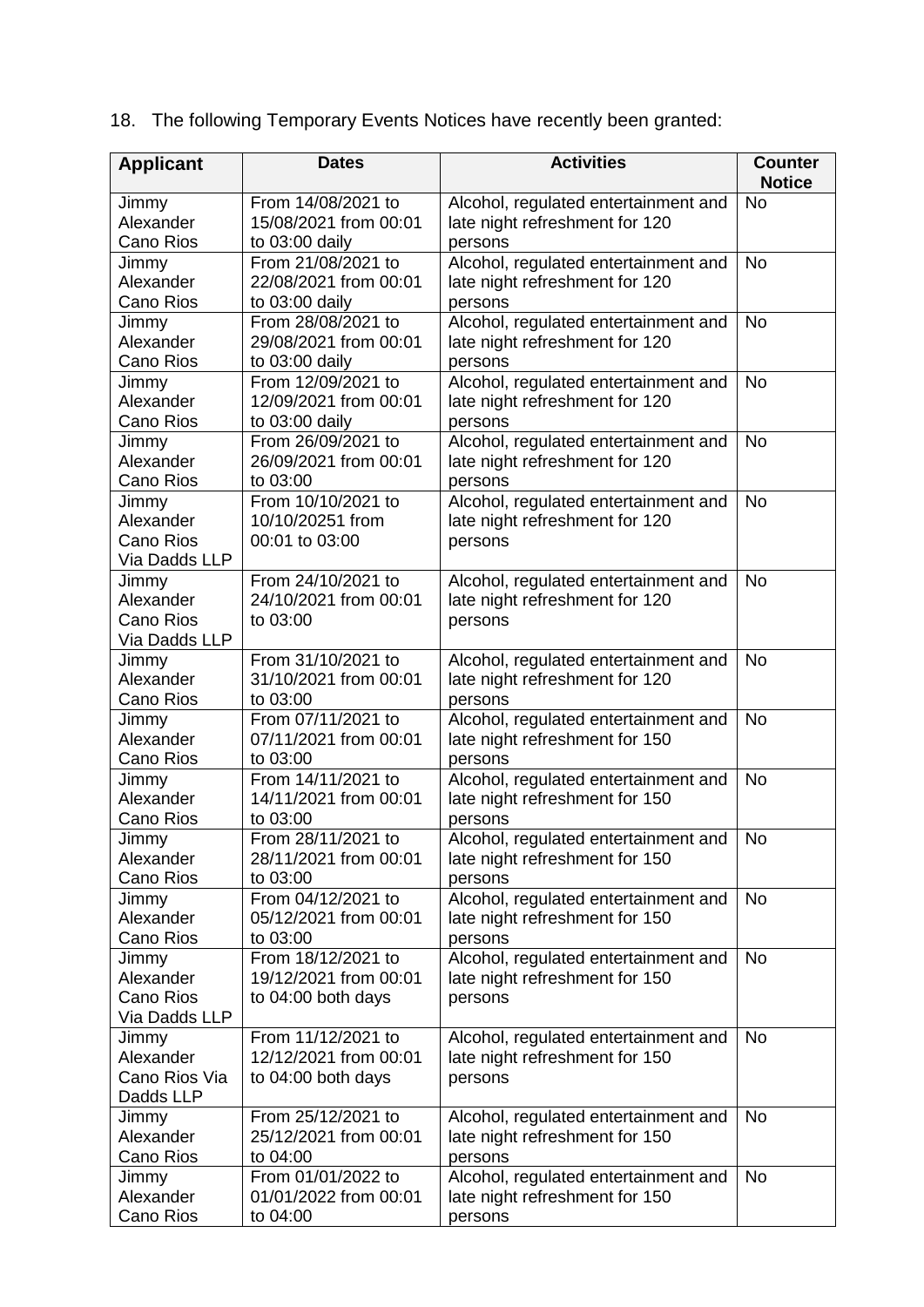| Jimmy<br>Alexander | From 13/02/2022 to<br>13/02/2022 from 00:01 | Alcohol, regulated entertainment and   No<br>late night refreshment for 150 |  |
|--------------------|---------------------------------------------|-----------------------------------------------------------------------------|--|
| Cano Rios          | to 04:00                                    | persons                                                                     |  |
| Jimmy              | From 17/04/2022 to                          | Alcohol, regulated entertainment and   No                                   |  |
| Alexander          | 18/04/2022 from 23:30                       | late night refreshment for 170                                              |  |
| Cano Rios          | to 04:40                                    | persons                                                                     |  |

19. There is no history of complaints to the Licensing Department in relation to this address.

### **Map**

20. A map showing the location of the premises is attached to this report as Appendix E. The following are a list of licensed premises in the immediate vicinity of the application:

#### **Aguila Restaurant – Arch 147 Eagle Yard, Hampton Street, SE1 6SP** The sale by retail of alcohol (on sales)

- Monday to Thursday from 10:00 to 22:00
- Friday and Saturday from 10:00 to 0:30
- Sunday from 10:00 to 23:30

#### The provision of late night refreshment (both indoors and outdoors)

- Friday and Saturday from 23:00 to 00:30
- Sunday from 23:00 to 00:00

#### The provision of regulated entertainment in the form of recorded music

- Monday to Saturday from 23:00 to 01:00
- Sunday from 23:00 to 00:00

#### **Chaqueno Grill – Arch 145 Eagle Yard, SE1 6SP**

The sale by retail of alcohol (on sales)

- Monday to Sunday from 09:30 to 22:00
- Friday and Saturday from 09:30 to 23:00

#### The provision of regulated entertainment in the form of recorded music

- Monday to Thursday from 08:00 to 23:00
- Friday and Saturday from 08:00 to 00:00
- Sunday from 08:30 to 23:00

#### The provision of regulated entertainment in the form of live music

- Monday to Thursday from 18:00 to 21:30
- Friday and Saturday from 17:00 to 21:30
- Sunday from 17:00 to 19:30

### **Casa Columbia Bakery – Arch 141 Eagle Yard, Hampton Street, SE1 6SP**

The sale by retail of alcohol (on sales only)

• Monday to Sunday from 11:00 to 22:30

# **Corporation Ponce – Arch 144 Eagle Yard, Hampton Street, SE1 6SP**

The sale by retail of alcohol (on sales)

• Sunday to Thursday from 14:00 to 22:30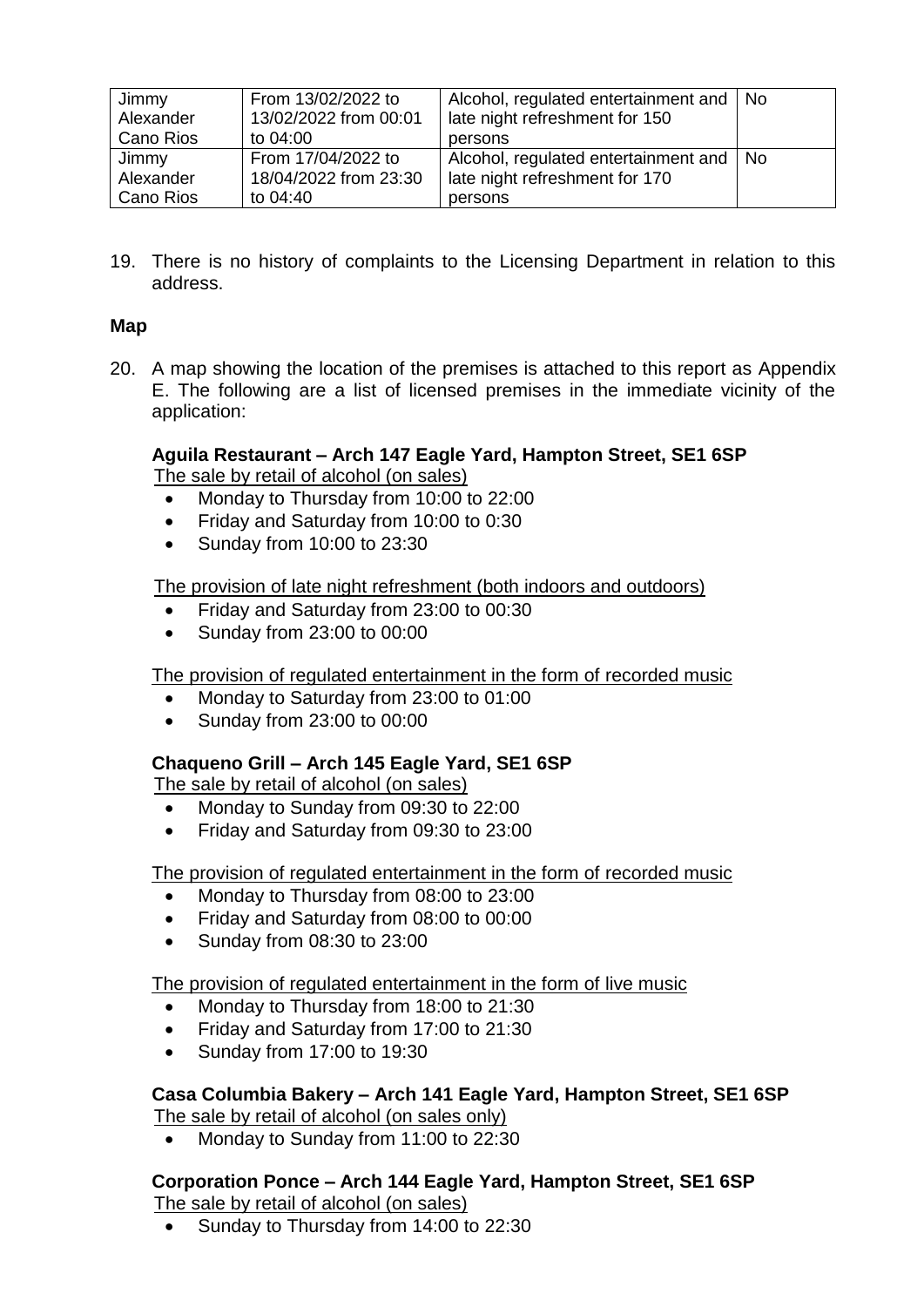• Friday and Saturday from 14:00 to 23:30

### The provision of late night refreshment

Friday and Saturday from 23:00 to 23:30

### The provision of regulated entertainment in the form of live and recorded music

- Friday and Saturday from 14:00 to 23:30
- Sunday from 14:00 to 22:30

#### The provision of regulated entertainment in the form of live music

- Monday to Thursday from 18:00 to 21:30
- Friday and Saturday from 17:00 to 21:30
- Sunday from 17:00 to 19:30

### **Dragon Castle – 100 Walworth Road, SE17 1JL**

The sale by retail of alcohol (on sales only)

Monday to Sunday from 11:00 to 23:30

The provision of late night refreshment (both indoors and outdoors)

Monday to Sunday from 11:00 to 23:30

### **Da Spago Limited – Unit 1, 163 Dashwood Way, SE17 3PZ**

The sale by retail of alcohol (off sales only)

- Monday to Saturday from 08:00 to 19:30
- Sunday from 11:00 to 15:00

### **After Taste Chinese Restaurant – 97 Newington Butts, SE1 6SF**

The sale by retail of alcohol (both on and off sales)

- Monday to Saturday from 11:00 to 00:00 (midnight)
- Sunday from 12:00 (midday) to 23:30

#### The provision of late night refreshment (indoors)

- Monday to Saturday from 23:00 to 00:00 (midnight)
- Sunday from 12:00 (midday) to 23:30

### **Ivory Arch – 80-82 Walworth Road, SE1 6SW**

The sale by retail of alcohol (both on and off sales)

• Monday to Sunday from 11:00 to 00:00 (midnight)

#### The provision of late night refreshment (both indoors and outdoors)

Monday to Sunday from 23:00 to 00:00 (midnight)

#### The provision of regulated entertainment in the form of live music, recorded music, films and plays

Monday to Sunday from 11:00 to 00:00 (midnight)

### **Mamuska – 16 Elephant and Castle, SE1 6TH**

The sale by retail of alcohol (both on and off sales)

- Monday to Saturday from 10:00 to 02:00 (the following day)
- Sunday from 12:00 (midday) to 23:00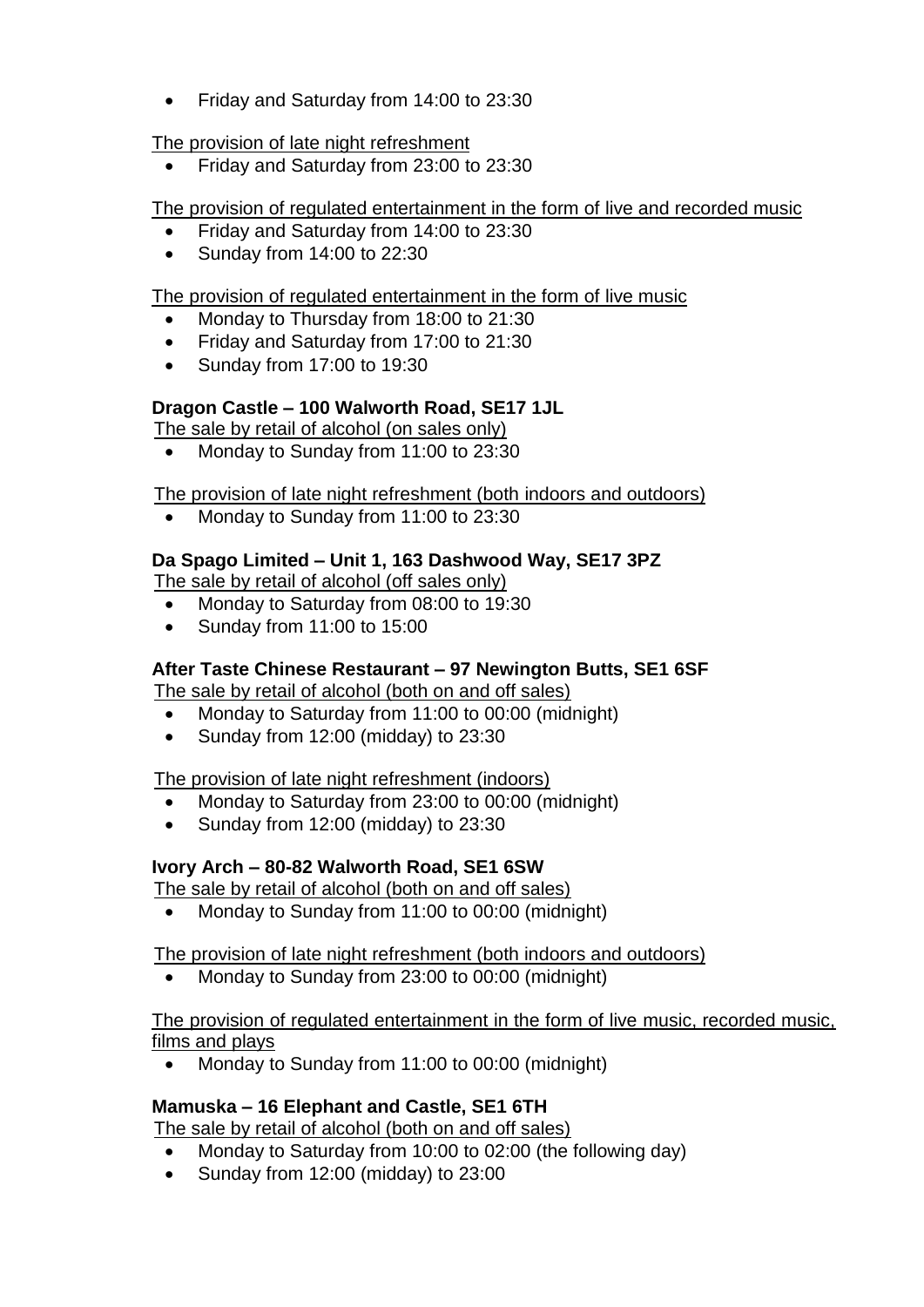The provision of late night refreshment (both indoors and outdoors)

- Monday to Saturday from 23:00 to 02:30 (the following day\_
- Sunday from 23:00 to 23:30

#### The provision of regulated entertainment in the form of live music, recorded music, and performances of dance

- Monday to Saturday from 09:00 to 02:00 (the following day)
- Sunday from 09:00 to 23:00

### **Chatkhara Restaurant – 84 Walworth Road, SE1 6SQ**

The provision of late night refreshment (indoors)

• Monday to Sunday from 23:00 to 02:00 (the following day)

### **La Barra – Arch 147, Eagle Yard, SE1 6SP**

The sale by retail of alcohol (on sales only)

- Sunday to Thursday from 10:00 to 23:00
- Friday and Saturday from 10:00 to 00:00

The provision of late night refreshment (indoors)

- Sunday to Thursday from 23:00 to 23:30
- Friday and Saturday from 23:00 to 00:00

### **Rincon Tropical – 2 nd Floor, Arch 147 Eagle Yard, SE1 6SP**

The sale by retail of alcohol (on sales only)

- Sunday to Thursday from 10:00 to 23:00
- Friday and Saturday from 10:00 to 00:00

The provision of late night refreshment (indoors)

- Sunday to Thursday from 23:00 to 23:30
- Friday and Saturday from 23:00 to 00:30

### **Southwark Council Statement of Licensing Policy**

- 21. Council Assembly approved Southwark's Statement of Licensing Policy 2021 2026 on 27 March 2019. The policy came into effect on 1 January 2021.
- 22. Sections of the statement that are considered to be of particular relevance to the sub-committee's consideration are:
- 23. Further sections of the statement that are considered to be of particular relevance to the sub-committee's consideration are:
	- Section 3 Purpose and Scope of the Policy. This reinforces the four licensing objectives and the fundamental principles upon which this Authority relies in determining licence applications
	- Section 5 Determining Applications for Premises Licenses and Club Premises certificates. This explains how the policy works and considers issues such as location; high standards of management; and the principles behind condition setting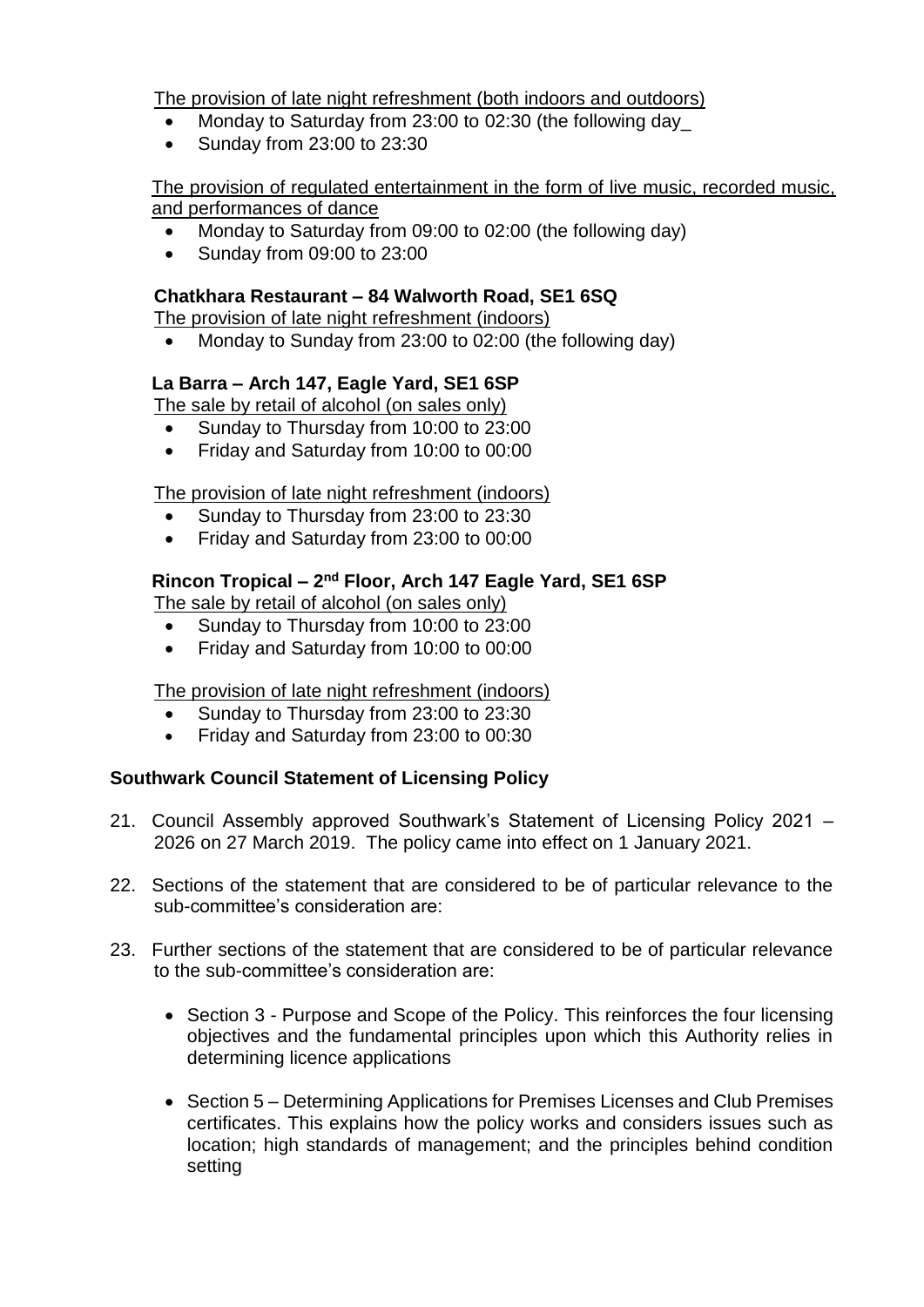- Section 6 Local Cumulative Impact Policies. This sets out this Authority's approach to cumulative impact and defines the boundaries of the current special policy areas and the classifications of premises to which they apply. To be read in conjunction with Appendix B to the policy
- $\bullet$  Section 7 Hours of Operation. This provides a guide to the hours of licensed operation that this Authority might consider appropriate by type of premises and (planning) area classification.
- Section 8 The Prevention of Crime and Disorder. This provides general guidance on the promotion of the first licensing objective
- Section 9 Public Safety. This provides general guidance on the promotion of the second licensing objective
- Section 10 The Prevention of Nuisance. This provides general guidance on the promotion of the third licensing objective
- Section 11 The Protection of Children from Harm. This provides general guidance on the promotion of the fourth licensing objective.
- 24. The purpose of Southwark's statement of licensing policy is to make clear to applicants what considerations will be taken into account when determining applications and should act as a guide to the sub-committee when considering the applications. However, the sub-committee must always consider each application on its own merits and allow exceptions to the normal policy where these are justified by the circumstances of the application.

### **Cumulative impact area (CIA)**

- 25. The premises sits outside of any of Southwark's CIAs. The premises is situated in the Elephant and Castle Major Town Centre area.
- 26. Under the Southwark Statement of Licensing policy 2021 2026 the following closing times are recommended as appropriate within this area for these categories of premises:

Closing time for Restaurants and Cafes:

- $\circ$  Sunday to Thursday to 00:00 (midnight)
- $\circ$  Friday and Saturday to 01:00 (the following day)

Closing time for Public Houses Wine bars or other drinking establishments:

- o Sunday to Thursday to 23:00
- o Friday and Saturday to 00:00 (midnight)

### **Climate change implications**

- 27. Following council assembly on 14 July 2021, the council is committed to considering the climate change implications of any decisions.
- 28. Climate change is not a legal factor in the consideration of a grant of a premises license under the current licensing objectives, however members can make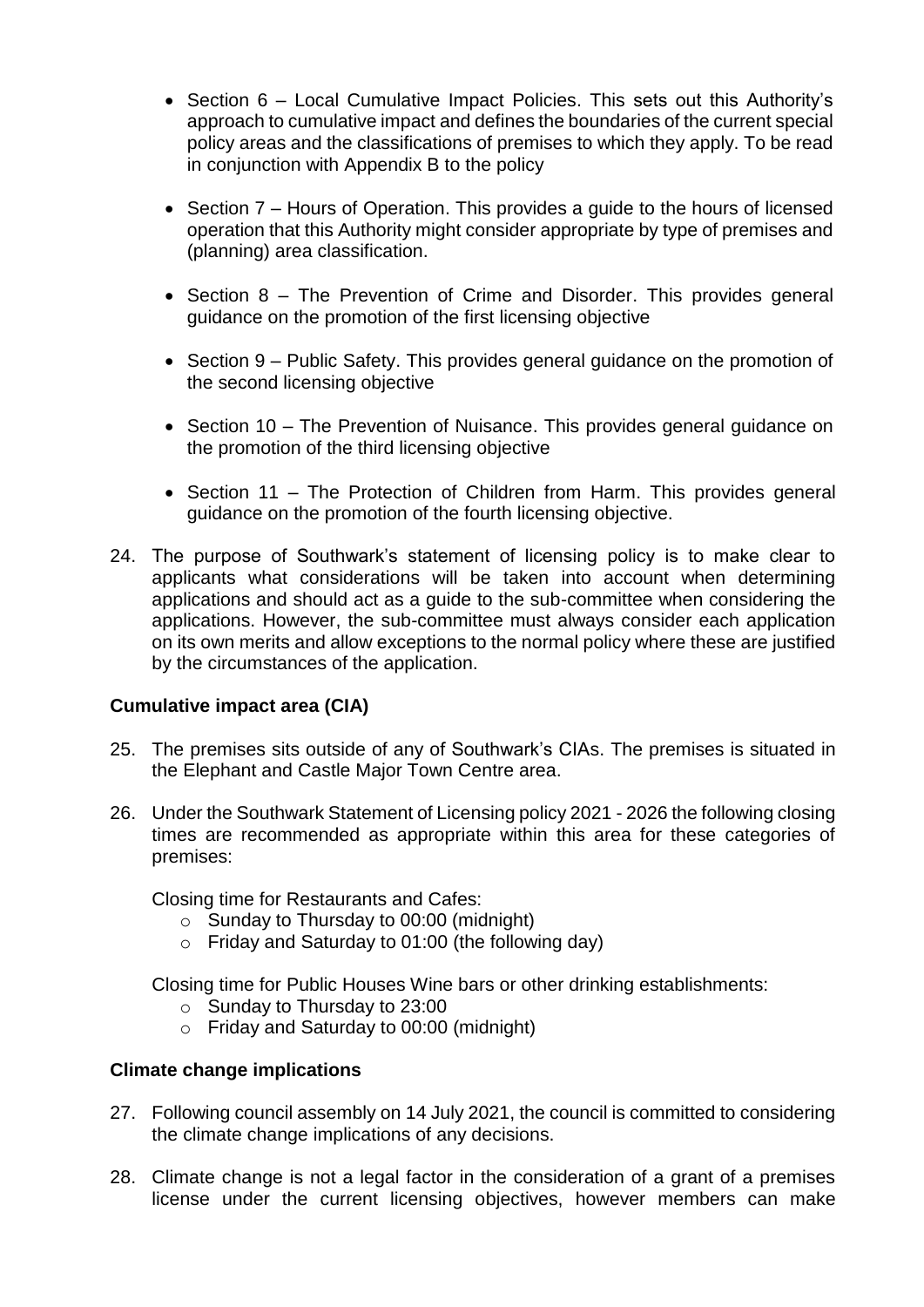enquiries and request an agreement from applicants to promote the reduction of the impact of climate change that may be caused by the operation of the premises.

- 29. Examples of such an undertaking may be:
	- Not use single use plastics, such as disposable plastic glasses, when selling alcohol at the premises.
	- Encourage patrons not to drive to venues by providing details of public transport on their webpages/tickets.
- 30. The council's climate change strategy is available: [https://www.southwark.gov.uk/assets/attach/48607/Climate-Change-Strategy-July-](https://www.southwark.gov.uk/assets/attach/48607/Climate-Change-Strategy-July-2021-.pdf)[2021-.pdf](https://www.southwark.gov.uk/assets/attach/48607/Climate-Change-Strategy-July-2021-.pdf)

### **Community, equalities (including socio-economic) and health impacts**

### **Community impact statement**

31. Each application is required by law to be considered upon its own individual merits with all relevant matters taken into account.

### **Equalities (including socio-economic) impact statement**

- 32. This report does not result in a policy decision and each application is required to be considered upon its own individual merits with all relevant matters taken into account. In considering the recommendations of this report, due regard must be given to the public sector equality duty set out in section 149 of the Equality Act 2010. This requires the council to consider all individuals when carrying out its functions.
- 33. Importantly, the council must have due regard to the need to eliminate discrimination, harassment, victimisation, or other prohibited conduct; advance equality of opportunity and foster good relations between people with protected characteristics and those who do not. The relevant protected characteristics are age, disability, gender reassignment, pregnancy and maternity, race, religion or belief, sex, sexual orientation. The public sector equality duty also applies to marriage and civil partnership, but only in relation to the need to eliminate discrimination, harassment, victimisation, or other prohibited conduct.
- 34. The equalities impact statement for licensing decisions is contained within the Southwark Statement of Licensing Policy 2021 – 2026 [https://www.southwark.gov.uk/business/licences/business-premises](https://www.southwark.gov.uk/business/licences/business-premises-licensing/licensing-and-gambling-act-policy)[licensing/licensing-and-gambling-act-policy.](https://www.southwark.gov.uk/business/licences/business-premises-licensing/licensing-and-gambling-act-policy)

#### **Health impact statement**

35. Health impacts cannot be considered by law when making decisions under the Licensing Act 2003.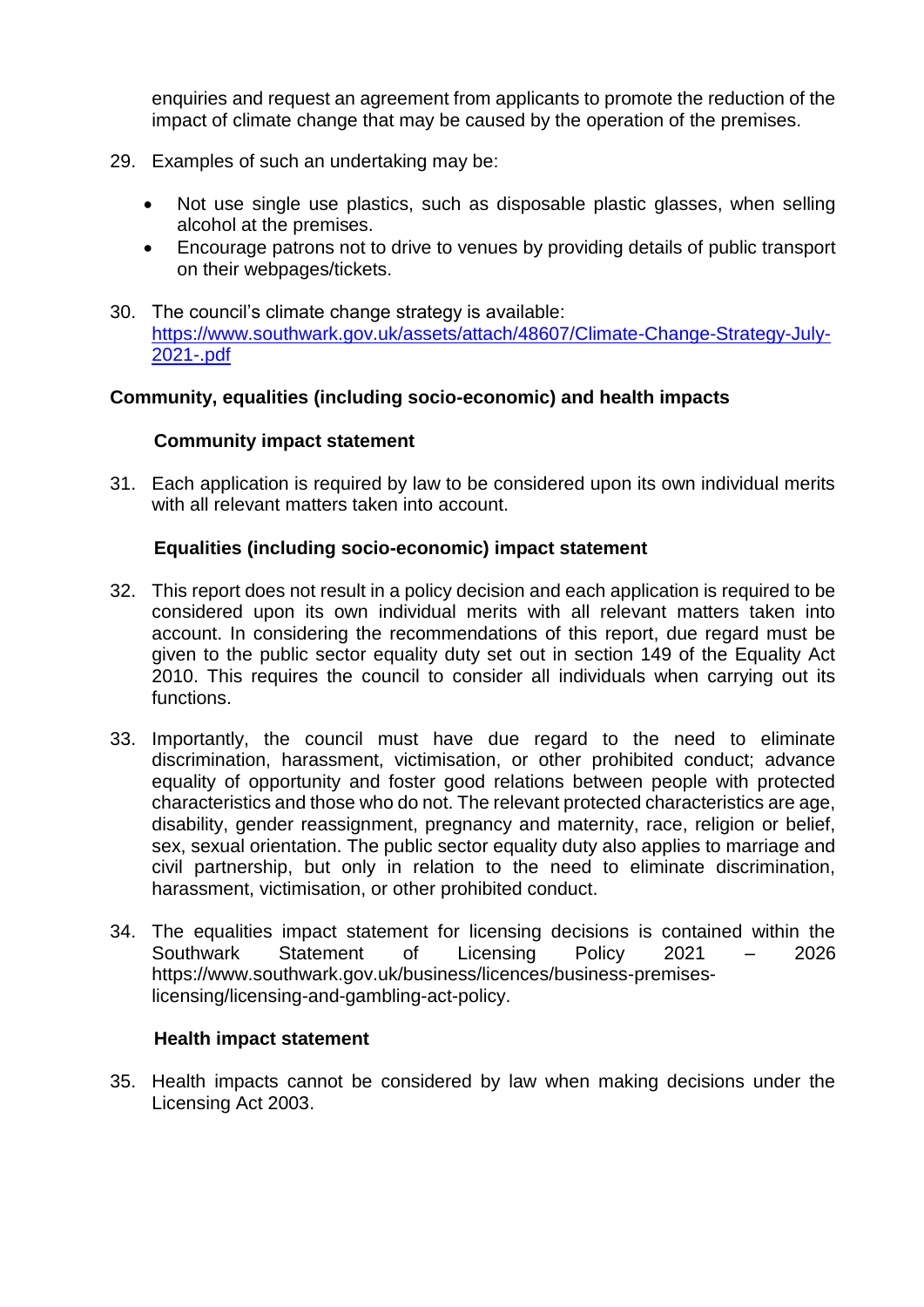### **Resource implications**

36. A fee of £100.00 has been paid by the applicant company in respect of this application being the statutory fee payable for premises within non-domestic rateable value A.

### **Consultations**

- 37. Consultation has been carried out on this application in accordance with the provisions of the Licensing Act 2003. A public notice was published in a local newspaper and similar notices were exhibited outside of the premises for a period of 28 consecutive days.
- 38. Initially there had been issues with the notice in that one was advertised, but no application had been received by the Licensing Authority. After that, a notice was put in place, but was not accepted as being valid. The notice was then taken down completely. The correct notice was put in place on 07 August 2020 and the 28 day consultation started.

#### **Community impact statement**

39. Each application is required by law to be considered upon its own individual merits with all relevant matters taken into account.

### **SUPPLEMENTARY ADVICE FROM OTHER OFFICERS**

#### **Director of Law and Governance**

- 40. The sub-committee is asked to determine the application for a premises licence under section 17 of the Licensing Act 2003.
- 41. The principles which sub-committee members must apply are set out below.

#### **Principles for making the determination**

- 42. The general principle is that applications for premises licence applications must be granted unless relevant representations are received. This is subject to the proviso that the applicant has complied with regulations in advertising and submitting the application.
- 43. Relevant representations are those which:
	- Are about the likely effect of the granting of the application on the promotion
	- of the licensing objectives
	- Are made by an interested party or responsible authority
	- Have not been withdrawn
	- Are not, in the opinion of the relevant licensing authority, frivolous or vexatious.
- 44. If relevant representations are received then the sub-committee must have regard to them, in determining whether it is necessary for the promotion of the licensing objectives to:
	- to grant the licence subject to: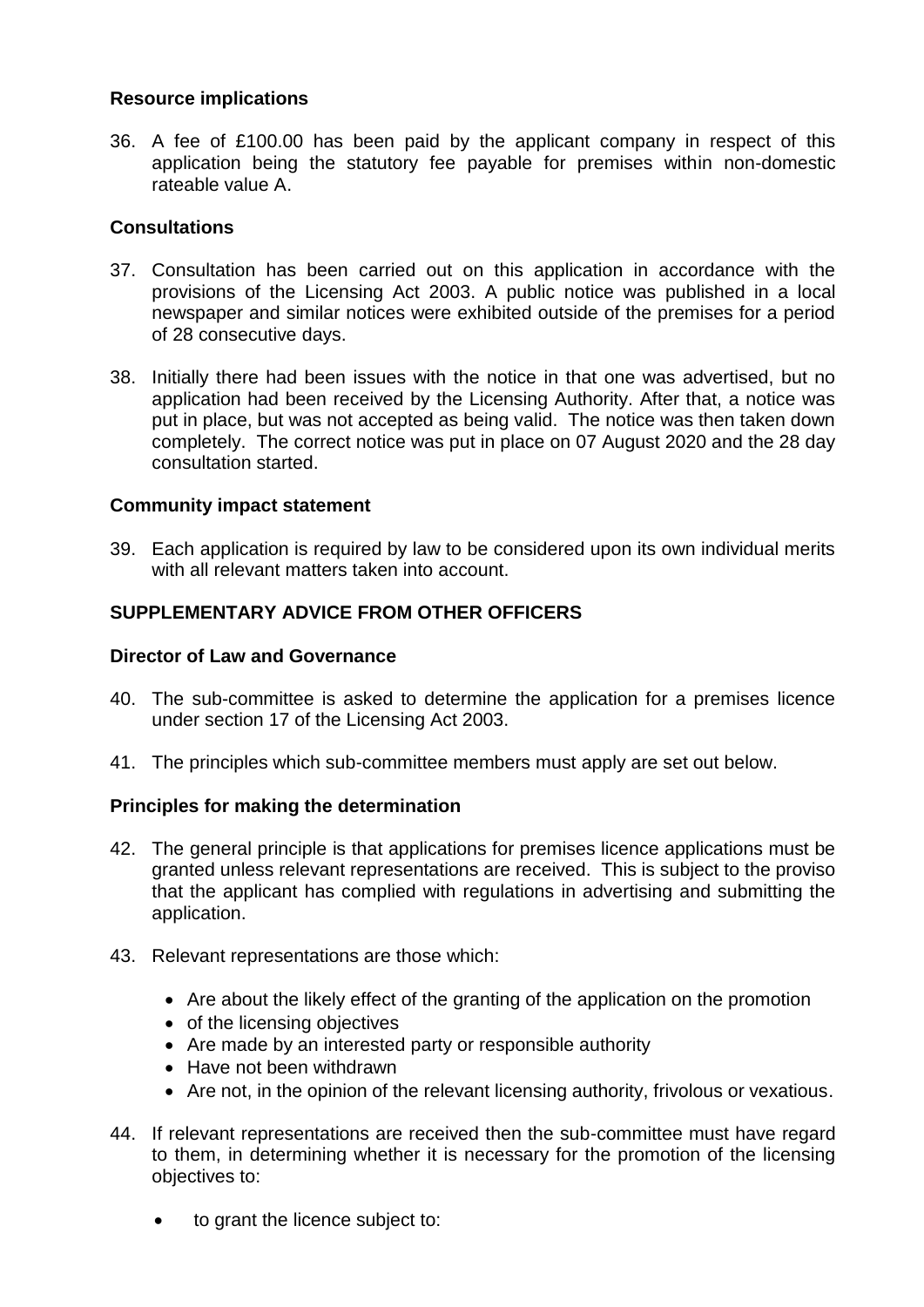- $\circ$  The conditions mentioned in section 18 (2)(a) modified to such extent as the licensing authority considers necessary for the promotion of the licensing objectives
- o Any condition which must under section 19, 20 or 21 be included in the licence
- to exclude from the scope of the licence any of the licensable activities to which the application relates
- to refuse to specify a person in the licence as the premises supervisor
- to reject the application.

### **Conditions**

- 45. The sub-committee's discretion is thus limited. It can only modify the conditions put forward by the applicant, or refuse the application, if it is necessary to do so. Conditions must be necessary and proportionate for the promotion of one of the four licensing objectives, and not for any other reason. Conditions must also be within the control of the licensee, and should be worded in a way which is clear, certain, consistent and enforceable.
- 46. The four licensing objectives are:
	- The prevention of crime and disorder
	- Public safety
	- The prevention of nuisance
	- The protection of children from harm.
- 47. Members should note that each objective is of equal importance. There are no other licensing objectives, and the four objectives are paramount considerations at all times.
- 48. Conditions will not be necessary if they duplicate a statutory position. Conditions relating to night café and take away aspect of the license must relate to the night time operation of the premises and must not be used to impose conditions which could not be imposed on day time operators.
- 49. Members are also referred to the Home Office Revised Guidance issued under section 182 of the Licensing Act 2003 on conditions, specifically section 10.

### **Reasons**

50. If the sub-committee determines that it is necessary to modify the conditions, or to refuse the application for a premises licence application, it must give reasons for its decision.

#### **Hearing procedures**

- 51. Subject to the licensing hearing regulations, the licensing committee may determine its own procedures. Key elements of the regulations are that:
	- The hearing shall take the form of a discussion led by the authority. Cross examination shall not be permitted unless the authority considered that it is required for it to consider the representations.
	- Members of the authority are free to ask any question of any party or other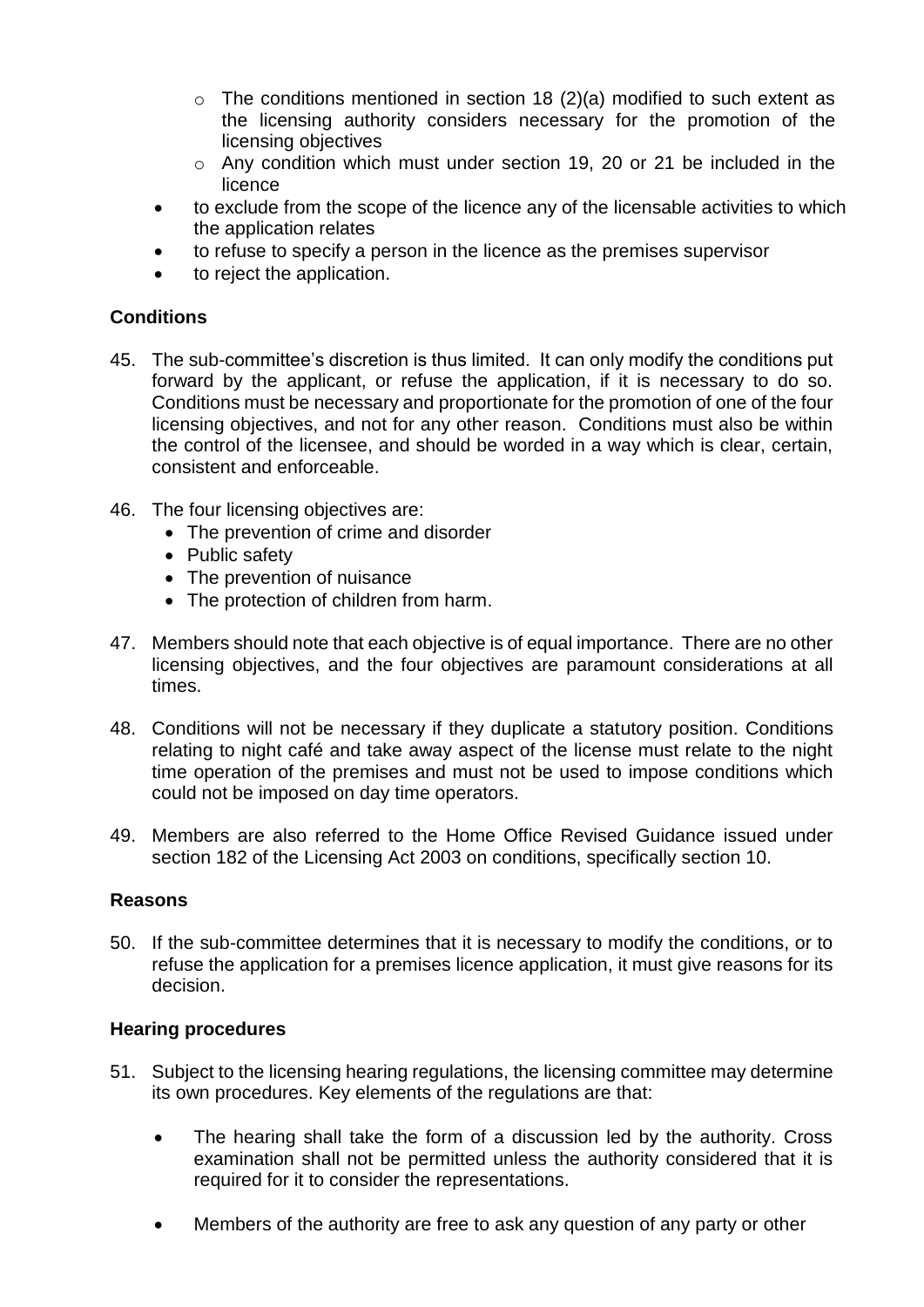person appearing at the hearing.

- The committee must allow the parties an equal maximum period of time in which to exercise their rights to:
	- o Address the authority
	- $\circ$  If given permission by the committee, question any other party.
	- $\circ$  In response to a point which the authority has given notice it will require clarification, give further information in support of their application.
- The committee shall disregard any information given by a party which is not relevant to the particular application before the committee and the licensing objectives.
- The hearing shall be in public, although the committee may exclude the public from all or part of a hearing where it considers that the public interest in doing so outweighs the public interest in the hearing, or that part of the hearing, taking place in private.
- In considering any representations or notice made by a party the authority may take into account documentary or other information produced by a party in support of their application, representations or notice (as applicable) either before the hearing or, with the consent of all the other parties, at the hearing.
- 52. This matter relates to the determination of an application for a premises licence under section 17 of the Licensing Act 2003. Regulation 26(1) (a) requires the subcommittee to make its determination at the conclusion of the hearing.

#### **Council's multiple roles and the role of the Licensing Sub-Committee**

- 53. Sub-committee members will note that, in relation to this application, the council has multiple roles. Council officers from various departments have been asked to consider the application from the perspective of the council as authority responsible respectively for environmental health, trading standards, health and safety and as the planning authority.
- 54. Members should note that the licensing sub-committee is meeting on this occasion solely to perform the role of licensing authority. The sub-committee sits in quasijudicial capacity, and must act impartially. It must offer a fair and unbiased hearing of the application. In this case, members should disregard the council's broader policy objectives and role as statutory authority in other contexts. Members must direct themselves to making a determination solely based upon the licensing law, guidance and the council's statement of licensing policy.
- 55. As a quasi-judicial body the licensing sub-committee is required to consider the application on its merits. The sub-committee must take into account only relevant factors, and ignore irrelevant factors. The decision must be based on evidence, that is to say material, which tends logically to show the existence or non-existence of relevant facts, or the likelihood or unlikelihood of the occurrence of some future event, the occurrence of which would be relevant. The licensing sub-committee must give fair consideration to the contentions of all persons entitled to make representations to them.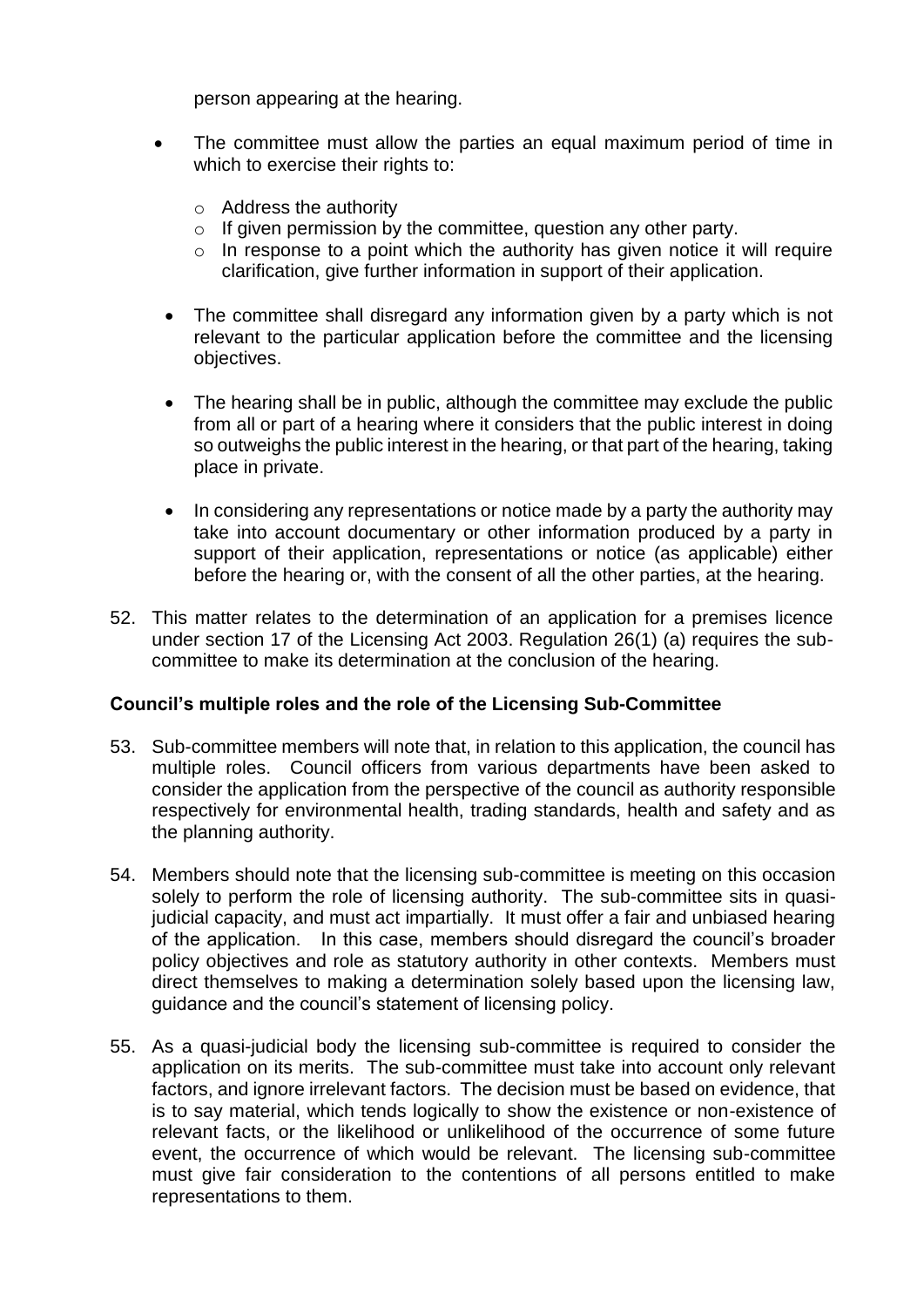- 56. The licensing sub-committee is entitled to consider events outside of the premises if they are relevant, i.e. are properly attributable to the premises being open. The proprietors do not have to be personally responsible for the incidents for the same to be relevant. However, if such events are not properly attributable to the premises being open, then the evidence is not relevant and should be excluded. Guidance is that the licensing authority will primarily focus on the direct impact of the activities taking place at the licensed premises on members of the public, living, working or engaged in normal activity in the area concerned.
- 57. Members will be aware of the council's code of conduct which requires them to declare personal and prejudicial interests. The code applies to members when considering licensing applications. In addition, as a quasi-judicial body, members are required to avoid both actual bias, and the appearance of bias.

The sub-committee can only consider matters within the application that have been raised through representations from other persons and responsible authorities. Other persons must live in the vicinity of the premises. This will be decided on a case to case basis.

- 58. Under the Human Rights Act 1998. The sub-committee needs to consider the balance between the rights of the applicant and those making representations to the application when making their decision. The sub-committee has a duty under section 17 Crime and Disorder Act 1998 when making its decision to do all it can to prevent crime and disorder in the borough.
- 59. Other persons, responsible authorities and the applicant have the right to appeal the decision of the sub-committee to the magistrates' court within a period of 21 days beginning with the day on which the applicant was notified by the licensing authority of the decision to be appealed against.

#### **Guidance**

60. Members are required to have regard to the Home Office guidance in carrying out the functions of licensing authority. However, guidance does not cover every possible situation, so long as the guidance has been properly and carefully understood, members may depart from it if they have reason to do so. Full reasons must be given if this is the case.

#### **BACKGROUND DOCUMENTS**

| <b>Background Papers</b>         | <b>Held At</b>       | <b>Contact</b>     |
|----------------------------------|----------------------|--------------------|
| Licensing Act 2003               | Southwark Licensing, | <b>Kirty Read</b>  |
| <b>DCMS</b> Guidance to the Act  | C/O                  | Tel: 020 7525 5748 |
| <b>Secondary Regulations</b>     | Community Safety &   |                    |
| Southwark statement of licensing | Enforcement, 160     |                    |
| <b>Policy Case file</b>          | Tooley               |                    |
|                                  | Street, London, SE1  |                    |
|                                  | 2QH                  |                    |